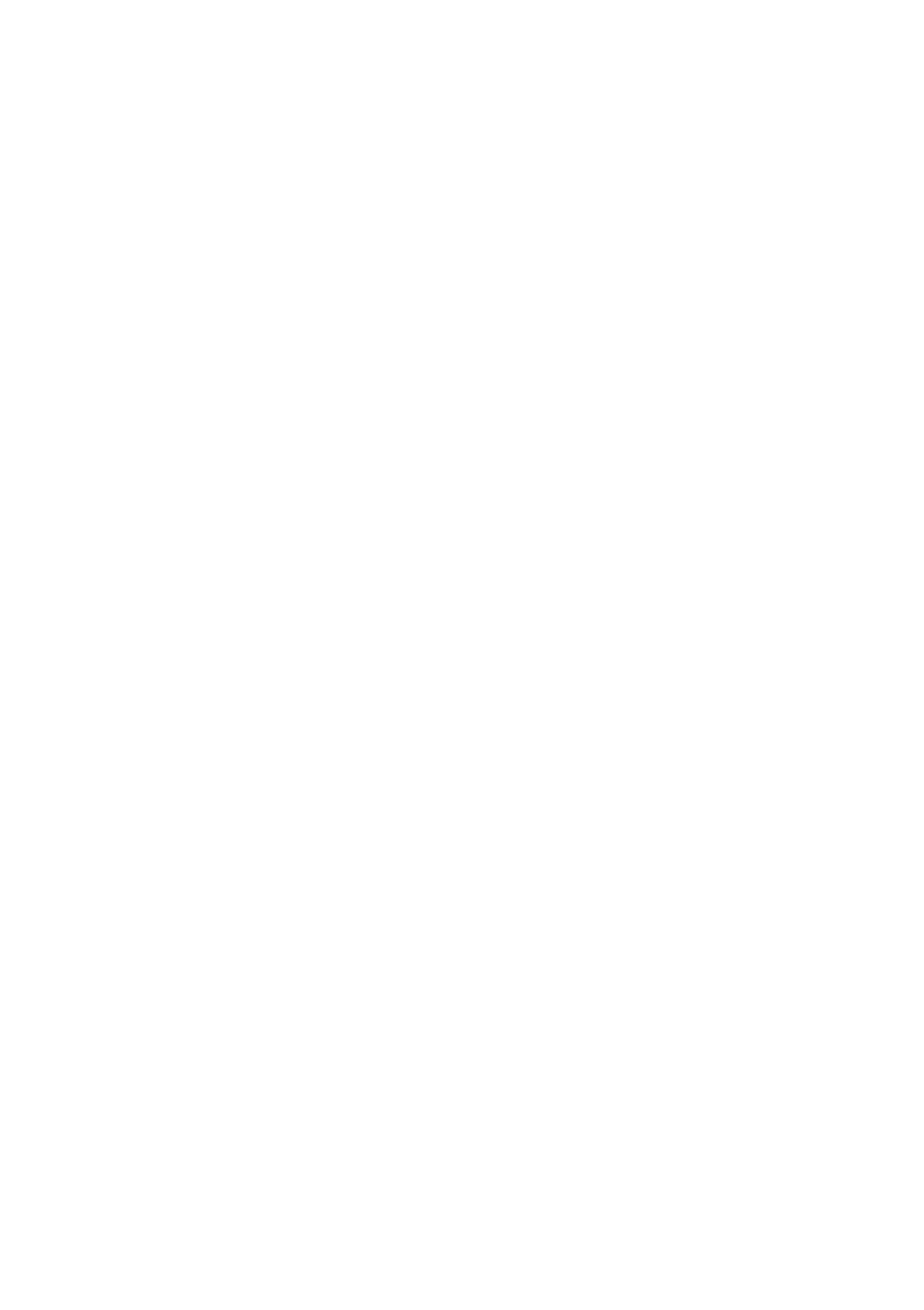# Institute of Historic Building Conservation ANNUAL GENERAL MEETING

**4.45pm, Friday 27 June 2008 at the Austin Pearce Building, University of Surrey, Guildford, Surrey GU2 7XH**

# **AGENDA**

- 1 Apologies for absence
- 2 Minutes of the Annual General Meeting of the Institute of Historic Building Conservation held on Friday, 15 June 2007 at the Boardroom, the Britannia Adelphi Hotel, Ranelagh Place, Liverpool, and the matters arising
- 3 Council's report
- 4 Financial statement and treasurer's report

Resolution 1 – Accounts

To receive the reports of the Hon Treasurer and council for the financial year 1 October 2006 to 30 September 2007 and to approve the accounts for that period

Resolution 2 – Auditors

To appoint Larking Gowen, chartered accountants, as auditors to the institute, to hold office from the conclusion of the present General Meeting until the conclusion of the next General Meeting at which accounts in respect of an accounting reference period are laid.

- 5 Election of officers and notification of nomination of branch representatives
- 6 Motions to the AGM

*At the time of going to press no motions had been received at the institute's offices.*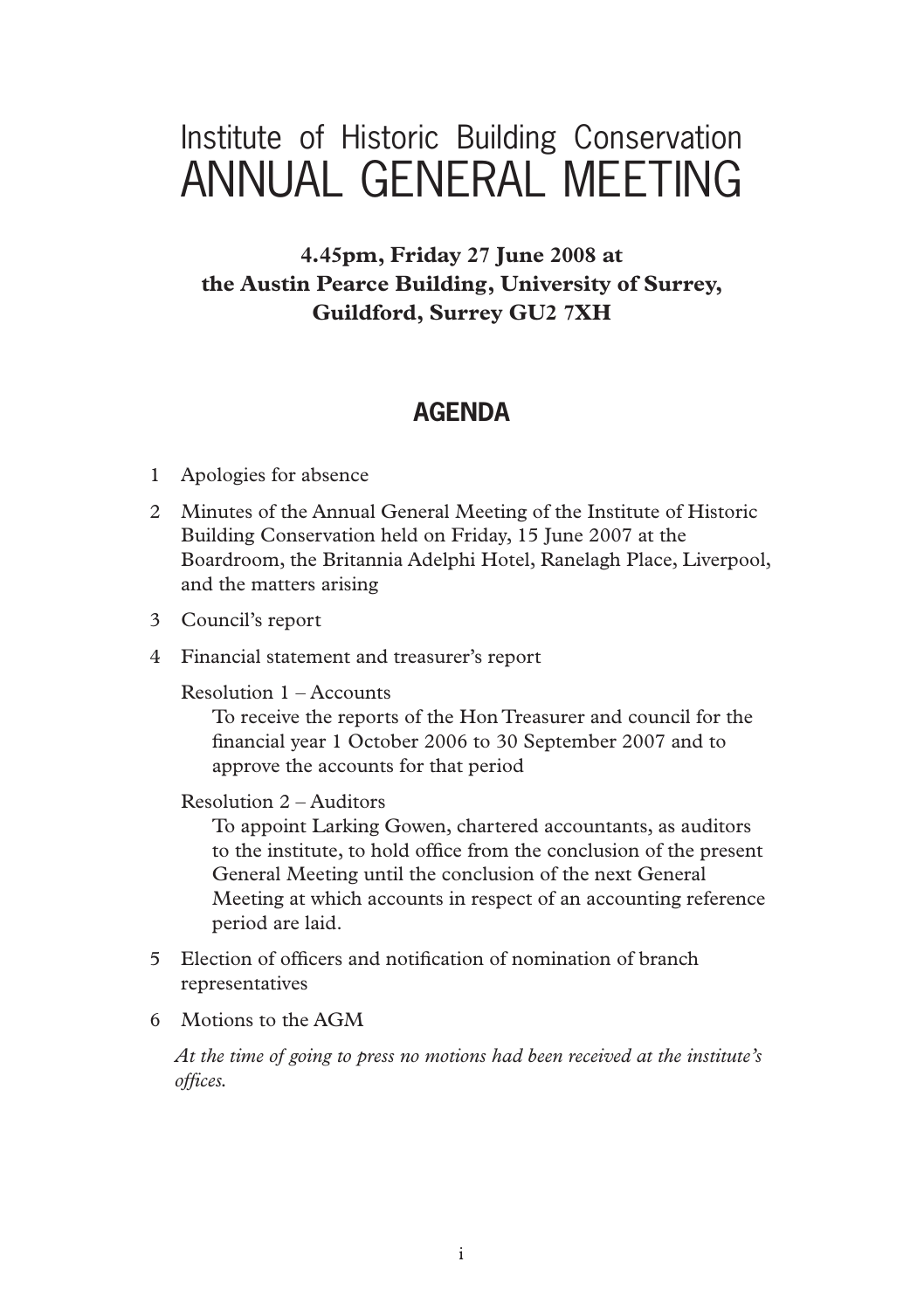# **THE INSTITUTE OF HISTORIC BUILDING CONSERVATION**

www.ihbc.org.uk

Registered as a Charity, Number 1061593

Company Limited by Guarantee Registered in England Number 3333780

#### **Registered Office**

3 Stafford Road, Tunbridge Wells, Kent TN2 4QZ

#### **Business Office**

Jubilee House, High Street, Tisbury, Wiltshire SP3 6HA Tel 01747 873133 Fax 01747 871718 admin@ihbc.org.uk

#### **President**

David Lovie, 2 Chapel Lane, Alnwick, Northumberland NE66 1TX president@ihbc.org.uk

#### **Chairman**

Dave Chetwyn, 142 Richmond Street, Penkhull, Stoke-on-Trent, Staffs ST4 7DU chair@ihbc.org.uk

#### **Company Secretary**

Richard Morrice, 3 Stafford Road, Tunbridge Wells, Kent TN2 4QZ secretary@ihbc.org.uk

#### **Director**

Seán O'Reilly, The Glasite Meeting House, 33 Barony Street, Edinburgh EH3 6NX director@ihbc.org.uk

These documents were prepared by Richard Morrice and the National Office.

# **CONTENTS**

| Council's report for the year ending<br>30 September 2007                                                                                                                                                           | 1  |
|---------------------------------------------------------------------------------------------------------------------------------------------------------------------------------------------------------------------|----|
| Accounts for the year ended<br>30 September 2007                                                                                                                                                                    | 9  |
| Election of officers and nomination of<br>branch representatives                                                                                                                                                    | 12 |
| Motions to the AGM                                                                                                                                                                                                  | 13 |
| Minutes of the Annual General Meeting of<br>the Institute of Historic Building Conservation<br>held on Friday 15 June 2007 at the<br>Britannia Adelphi Hotel, Ranelagh Place,<br>Liverpool, and the matters arising | 14 |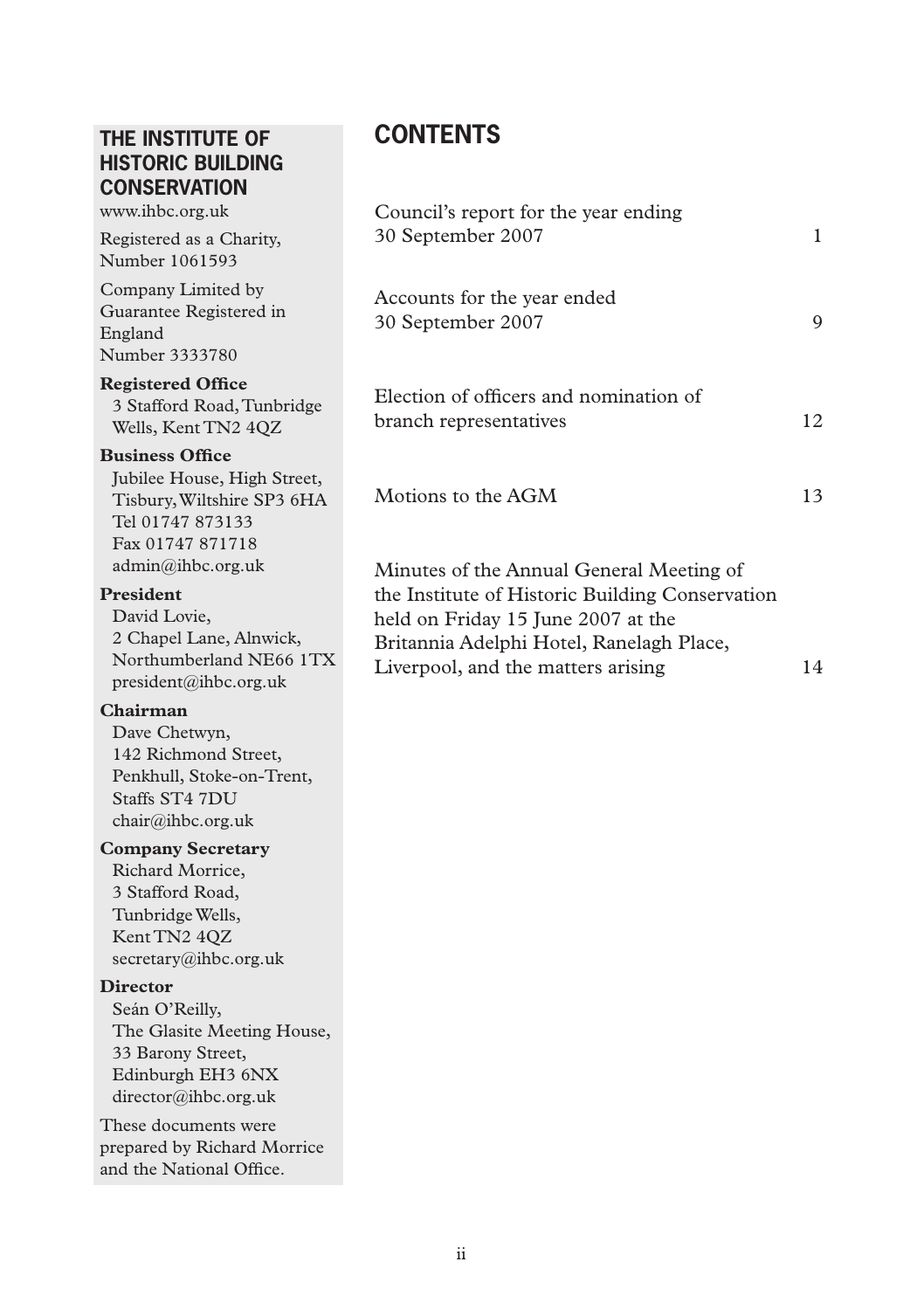# **COUNCIL'S REPORT**

The council presents its annual report and financial statements for the year ended 30 September 2007.

# **OBJECTIVES**

The IHBC is a company and a charity and exists to promote, for the benefit of the public, the conservation of and education and training in the conservation and preservation of the historic environment, including buildings, structures, areas, gardens and landscapes which are of cultural, architectural or historical value in the UK insofar as it lies within the duties and responsibilities of any person whose principal professional skills are to provide specialist advice in such conservation and preservation.

### **The IHBC's key activities are:**

- setting standards for conservation practice throughout the UK and Ireland and improving education and training in conservation
- • raising the profile of conservation and promoting its role in economic and social regeneration
- supporting excellence in all aspects of conservation, whether in the identification, analysis, repair and reuse of historic buildings or in new design in historic settings
- stimulating debate on how the role of conservation should develop
- organising its own training events and further developing its branch network to encourage the continued exchange of information between practitioners at the local level.

# **ORGANISATION STRUCTURE**

The institute is governed by a council with up to 22 voting members made up of up to nine elected officers (chair, vice-chair, secretary, treasurer and five committee chairs) and up to 13 representatives of regional branches, advised by several nonvoting officers co-opted by council, including the president. Council is advised also by five committees, each chaired by an elected officer: Finance & Resources Committee; Membership & Ethics Committee; Education, Training & Standards Committee; Policy Committee, and Communications & Outreach Committee. The committees oversee a number of advisory sub-committees, boards and panels.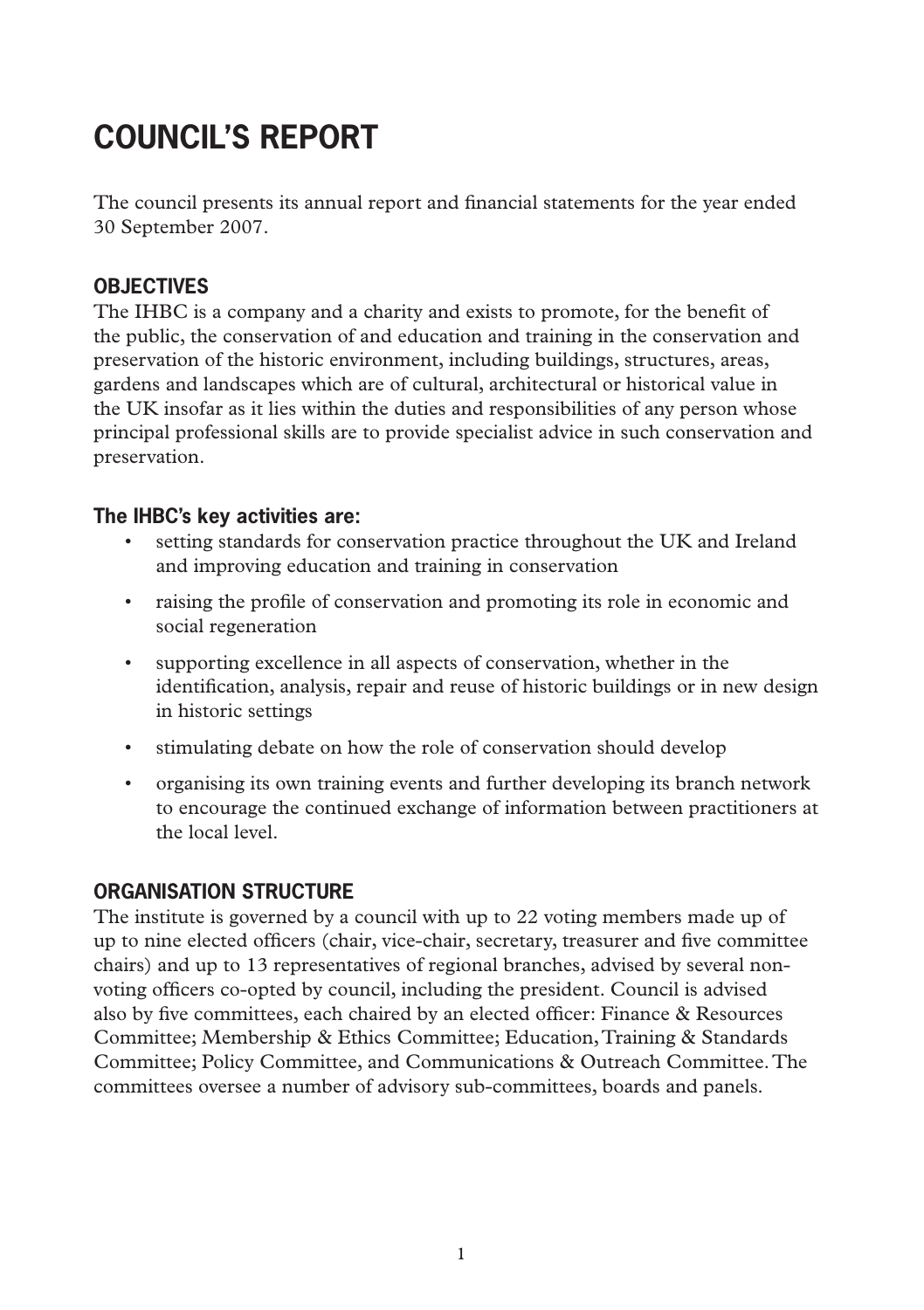# **RESULTS**

The gross resources arising in the year amounted to  $\ell$ , 248,807 (2006:  $\ell$ , 196,953). Overall, the charity's expenditure exceed its incoming resources by  $\ell$ , 17,640 (2006:  $f(4,957)$  surplus). The deficit for the year is due to expenditure on increasing the charity's capacity to deal with projects, as recommended by fund providers. The charity reserves are sufficient to allow us to do this, and maintain levels of reserves in compliance with our reserves policy.

# **ACTIVITIES AND DEVELOPMENTS DURING THE YEAR**

The IHBC has enjoyed its 10th anniversary. During the first decade of its existence it has continually adapted and developed to become a respected professional body for the conservation of historic buildings and environments and a credible voice representing the interests of our members and the wider sector. At the time of writing, it now has more members than ever before, at around 1,800, and the trend is one of growth. This is due in no small part to the leadership provided by Seán O'Reilly, IHBC director.

A year has passed since I was elected as chairman at the last IHBC AGM in Liverpool. I have wondered during this time how previous elected officers and volunteers managed without the staff support that the institute now has. I would like to pay tribute to the very hard work of my predecessors, not least our most recent chairman, John Yates, and to all others who have given, and still give, their time freely to promote the interests of the institute. The IHBC depends heavily on its volunteer resources and I would encourage all members to get involved. Volunteering is rewarding in itself, but it is also a way of gaining valuable experience and skills that would be difficult to obtain through the day job alone.

The institute has now adopted a three year corporate plan to guide our development until 2010. To help progress this, our projects officer, Fiona Newton, has a work programme designed to better influence Government and to promote the interests of the sector. We have also a membership services officer, Devon DeCelles who has added significantly to our capacity to support branch and stakeholder activities. The IHBC also has appointed a consultations consultant, James Caird, to coordinate our responses. We have also set new markers for the sector through our advisory booklet on the *Heritage White Paper* for England and Wales and our joint response to it with the RTPI and the RICS.

The IHBC has a busy year ahead with proposed changes to planning legislation and policy in England and Wales, secondary legislation and delegation arrangements in Scotland, restructuring of service delivery in Northern Ireland, expansion of the role of regional development agencies, establishment of the Homes and Communities agency in England, and ongoing lobbying on matters such as VAT and resources for local authorities. We are confident that we are prepared for these challenges under our new structures.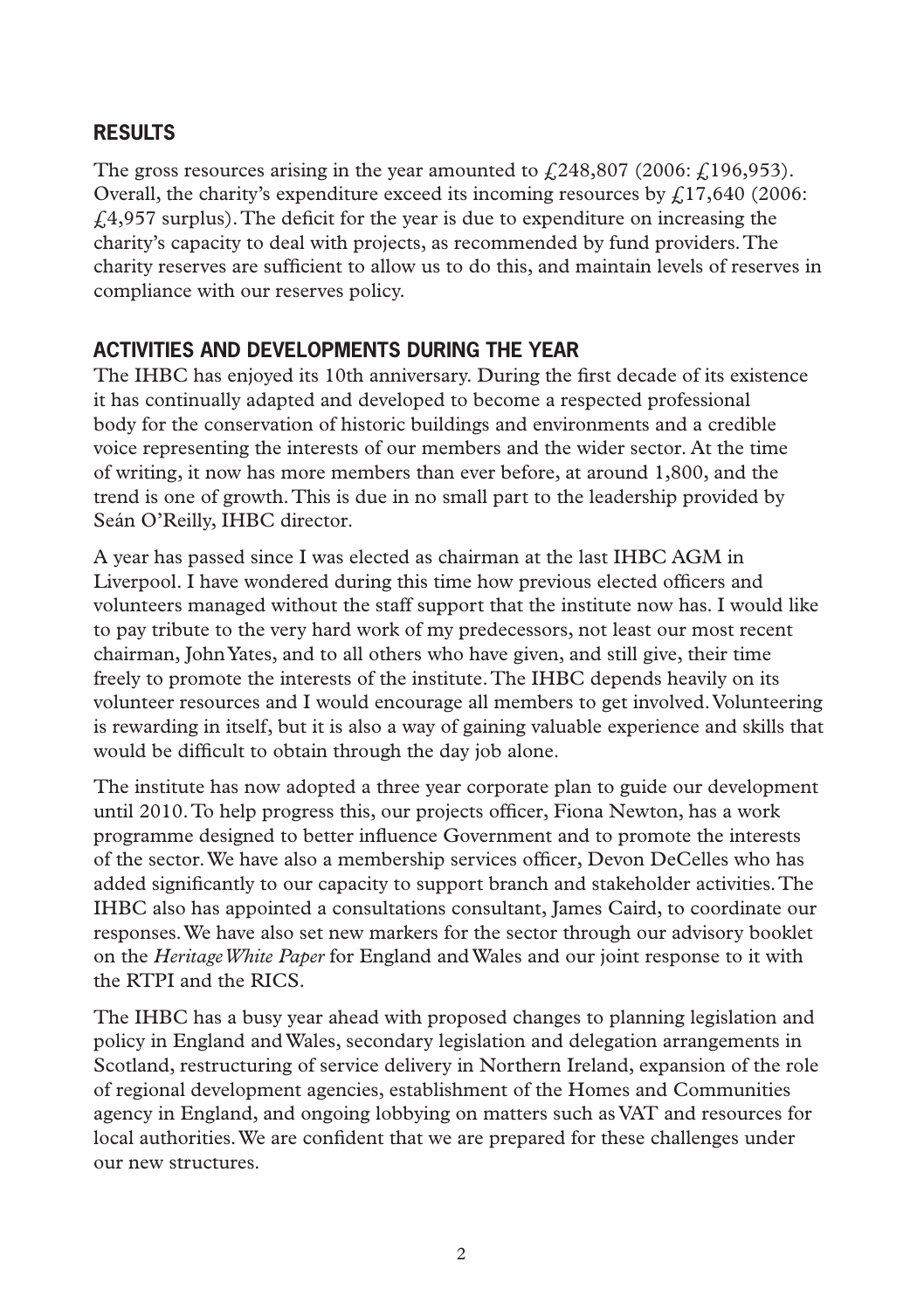In summary, in the financial year 2006–2007 the IHBC has:

- held four council meetings, supported by committee meetings, and the AGM
- produced five issues of the institute's journal *Context*
- • published, with the support of our publisher, Cathedral Communications, the institute's seventh *Yearbook*, for 2007
- passed and commenced implementation of a corporate plan, which is already shaping the institute's activities
- endorsed six business plans from branches, in line with new procedures to link national- and branch-activities
- built on our 2006 corporate 'away-day' for council representatives by implementing many of its proposals
- appointed a membership services officer, responsible for supporting the services to members from the national office, including in training and CPD
- • drafted and printed the 2006–7 *Annual Report* and AGM papers
- continued expansion and promotion of the IHBC's benefits and brand, implementing a new communications strategy, re-designing the logo and providing guidelines on its use, developing a new membership leaflet and promoting more advice on routes to membership
- • re-cast the institute's website to enhance its effectiveness as a resource for use by the membership and the wider public
- completed new research programmes, including mapping local planning authority conservation services in England (supported by English Heritage)
- • co-ordinated the launch seminar for Heritage Counts in the East Midlands 2006 and co-ordinated and edited reports for Heritage Counts in the East Midlands 2006 and 2007
- worked on the development of an inclusive county-wide Heritage at Risk project in partnership with Heritage Lincolnshire
- begun development of a web-based technical publications bibliography
- initiated development of a web-based list of specialist practices subscribing to IHBC's standards
- initiated development of a 'friends' strategy to raise sector-awareness and the profile of the IHBC's charitable activities
- developed services for use by stakeholders, including conference support for the Urban Design Group
- maintained high-level meetings and dialogue with the national heritage agencies including Historic Scotland, English Heritage, Cadw and DOENI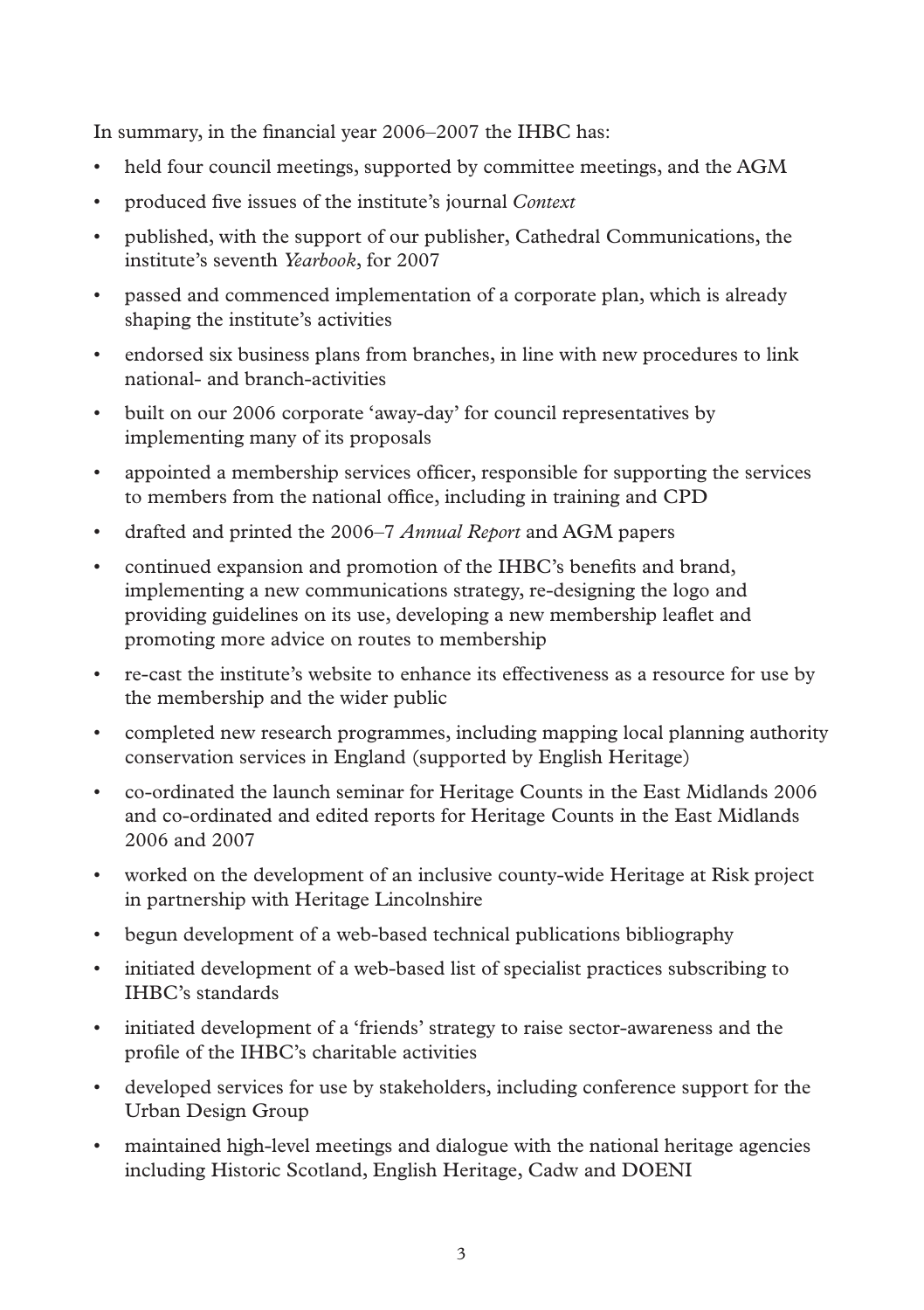- held a major heritage regeneration seminar in Edinburgh, associated with our peripatetic quarterly council, with council members providing expert opinion, assisted by Historic Scotland
- initiated celebrations of our 10th anniversary with, among other events, the AGM and Annual School in Liverpool, the council meeting and anniversary reception in Edinburgh and the new IHBC Gus Astley Annual Student Award
- • featured in two ConstructionSkills and NHTG-led meetings inWestminster of All Party Parliamentary Groups, the APPG for Construction Skills and Training and the APPG for Arts and Heritage
- responded to the consultation by the Institute of Field Archaeologists (IFA) on its proposed re-branding as the professional body for the historic environment
- • contributed to EPPIC (English Heritage Professional Placements in Conservation), the English Heritage-funded and IFA-managed training programme for architectural conservation-related disciplines
- • developed political partnerships and promotion through high-level meetings with senior ministers in Department for Communities and Local Government (DCLG), in Department of Culture, Media and Sport (DCMS), in the Scottish Parliament through the Built Environment Forum Scotland (BEFS), and with the Welsh Assembly Government
- helped shape the progress of Heritage Protection Reform (HPR), including contributing to the last phase of the DCMS Project Board informing the evolution of the draft White Paper attached to the *Heritage Protection Review* (HPR), producing a guidance leaflet on the White Paper advising members and stakeholders on key issues, contributing to awareness-raising for stakeholders (including the IFA and The Society of Antiquaries, London) and leading in the creation of a joint response on the White Paper with RICS and RTPI
- • contributed to discussions on operational standards and service delivery requirements for Historic Environment Records under HPR
- • continued discussions with English Heritage, ALGAO, IFA, RTPI, CLA and others on local authority conservation service descriptions and standards, including submitting to English Heritage the IHBC's draft matrix of conservation skills and services, later circulated for consultation under the title *Caring for Places and People*
- maintained sector leadership in compulsory continuing professional development (CPD) by developing a project (awaiting funding) to assess CPD registration forms for all full members of the IHBC
- continued contributions to the development of the new 'universal portal' for historic environment information in England, the Heritage Gateway
- chaired Urban Design Alliance (UDAL), taking the lead in developing and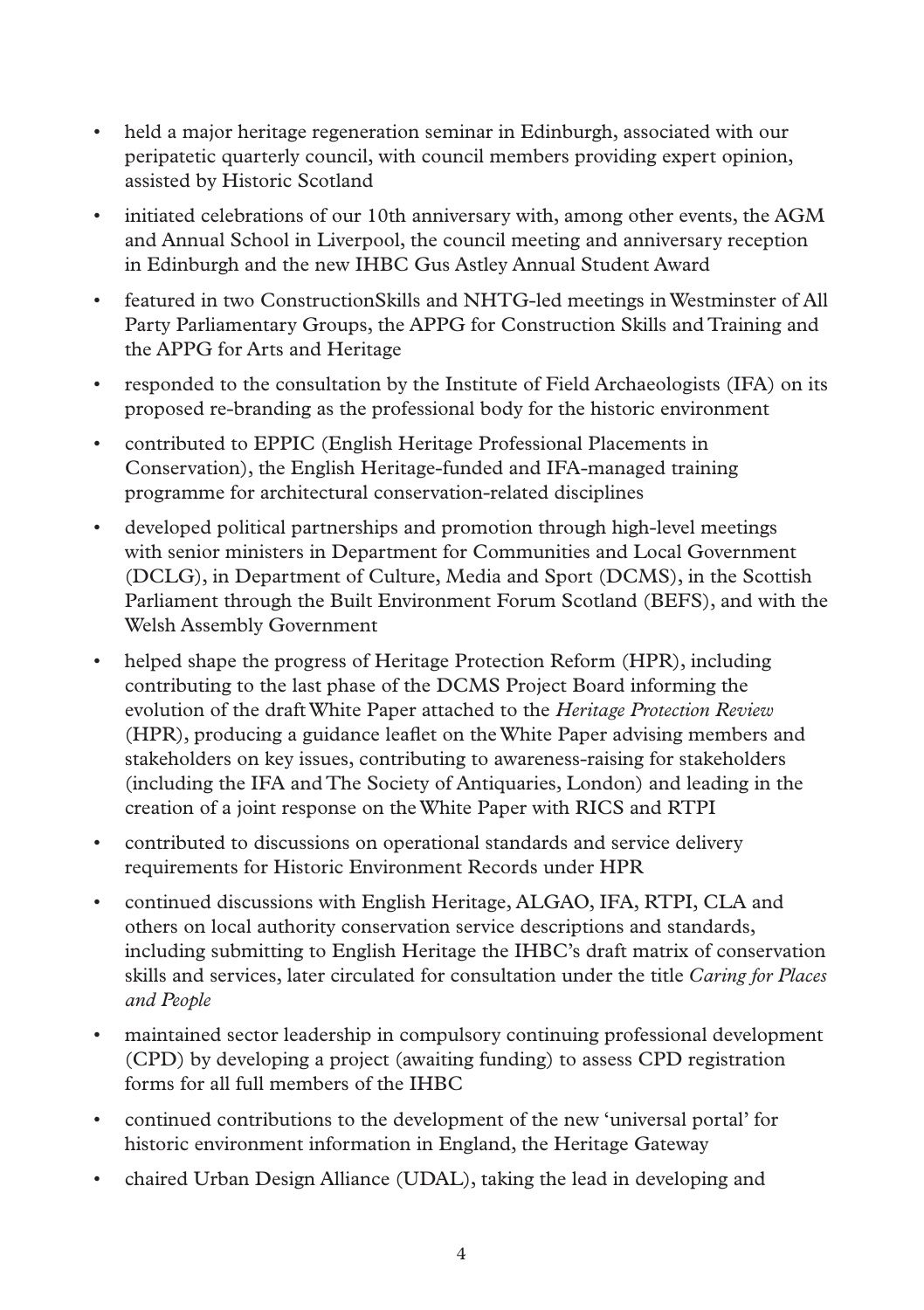implementing the organisation's new business plan, in directing its operations – including overseeing the re-design and reorganisation of the website – and encouraging communications by initiating a directory of members

- • contributed to the draft resource-assessment matrix, CapacityCheck, covering urban design skills and standards, produced by Rob Cowan of Urban Design Skills for UDAL
- contributed to research by the National Heritage Training Group and ConstructionSkills (the sector skills council) into skills-needs assessment for built heritage professionals (including conservation officers) in the UK and craftspeople in England, completed in 2008
- established a new awards programme, the IHBC 10th Anniversary Gus Astley Annual Student Award
- • maintained discussions with English Heritage, Historic Scotland, COTAC, Creative and Cultural Skills, ConstructionSkills and others, on the development of National Occupational Standards for historic environment conservation professionals
- maintained contributions, alongside The Society of Architectural Historians of Great Britain, to the English Heritage-led investigation of skills and training needs for specialists in architectural history
- • contributed to various strategies on training-needs assessments for conservation professionals inside and outside local government, including HELM
- contributed to the New Economics Foundation research programme for the Prince's Regeneration Trust on VAT
- arranged representation on the Historic Scotland-hosted Historic Environment Forum for local planning authority conservation interests
- accepted representative appointment to the ministerial advisory group in Wales, the Historic Environment Group
- participated in the steering group for the Historic Environment Strategic Statement in Wales
- maintained discussions with built environment stakeholder organisations on a pan-professional accreditation system, operating under the Edinburgh Group title
- • concluded research with The Institute of Conservation (Icon) into Professional Accreditation in Conservation Restoration (PACR), and the development of its management route
- contributed to DCMS research on Historic Environment Records
- enhanced structured partnership with building preservation trust interests through regular meetings with the Civic Trust, Association of Preservation Trusts, Prince's Regeneration Trust and the Architectural Heritage Fund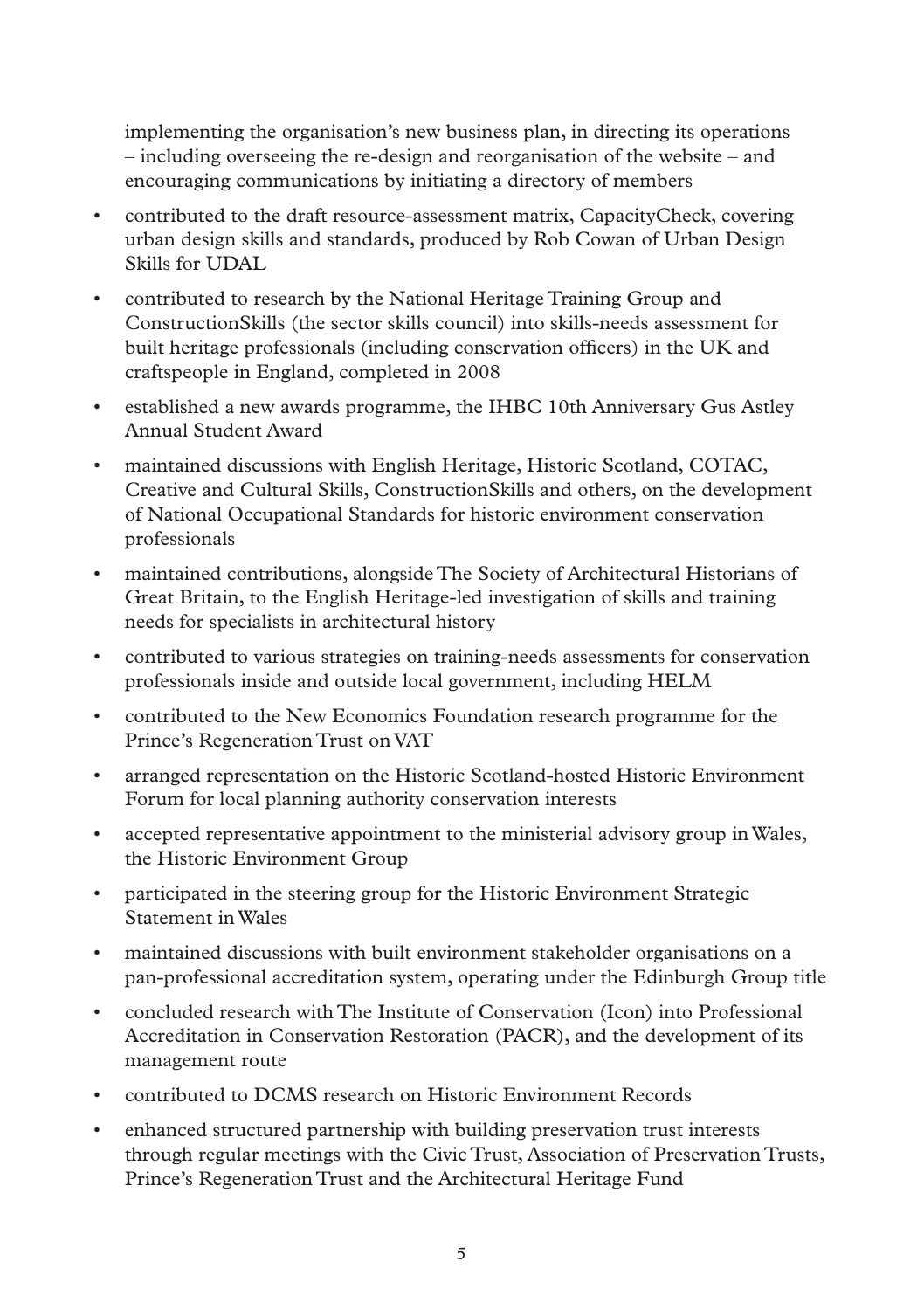- • recognised three conservation courses under the institute's new system of full recognition, and commenced the posting of newly recognised courses on our website
- • continued to monitor advertisements of local authority conservation posts
- • continued to maintain the National Listed Building Prosecution Database
- • co-hosted the joint IHBC/IFA study day at Oxford University's Department for Continuing Education on the *Heritage White Paper*
- • presented conservation standards and operations at the IFA national conference
- enhanced contacts with prospective funding interests in key sector organisations including the British Council, DCLG, Academy for Sustainable Communities (ASC), English Heritage, Historic Scotland and Cadw
- contributed to the joint research programme creating standards and guidance for stewardship by IFA, funded by English Heritage, and partnered with ALGAO
- • liaised with Country Land and Business Association regarding service provision standards under HPR
- • contributed to the Prince ofWales-hosted seminar at Holyrood on heritage in Scotland
- • contributed to the Ulster Architectural Heritage Society visit to Edinburgh
- maintained discussions with the Conservation Course Directors' Forum on educational issues
- organised the 10th anniversary Annual School and AGM in Liverpool
- • organised five branch schools and conferences (including one inWales jointly run with the Civic Trust for Wales), 17 other branch events and over 57 branch meetings
- organised over 21 committee meetings
- published at least 18 branch newsletters
- participated in Heritage Counts through membership of The Historic Environment Review Executive Committee
- attended meetings of the following groups and committees, aside from those mentioned above:
	- Joint Committee of National Amenity Societies
	- English Heritage Research Advisory Panel
	- UK Committee of the Association of Preservation Trusts
	- UK Historic Environment Research Group
	- Culture Committee of UNESCO UK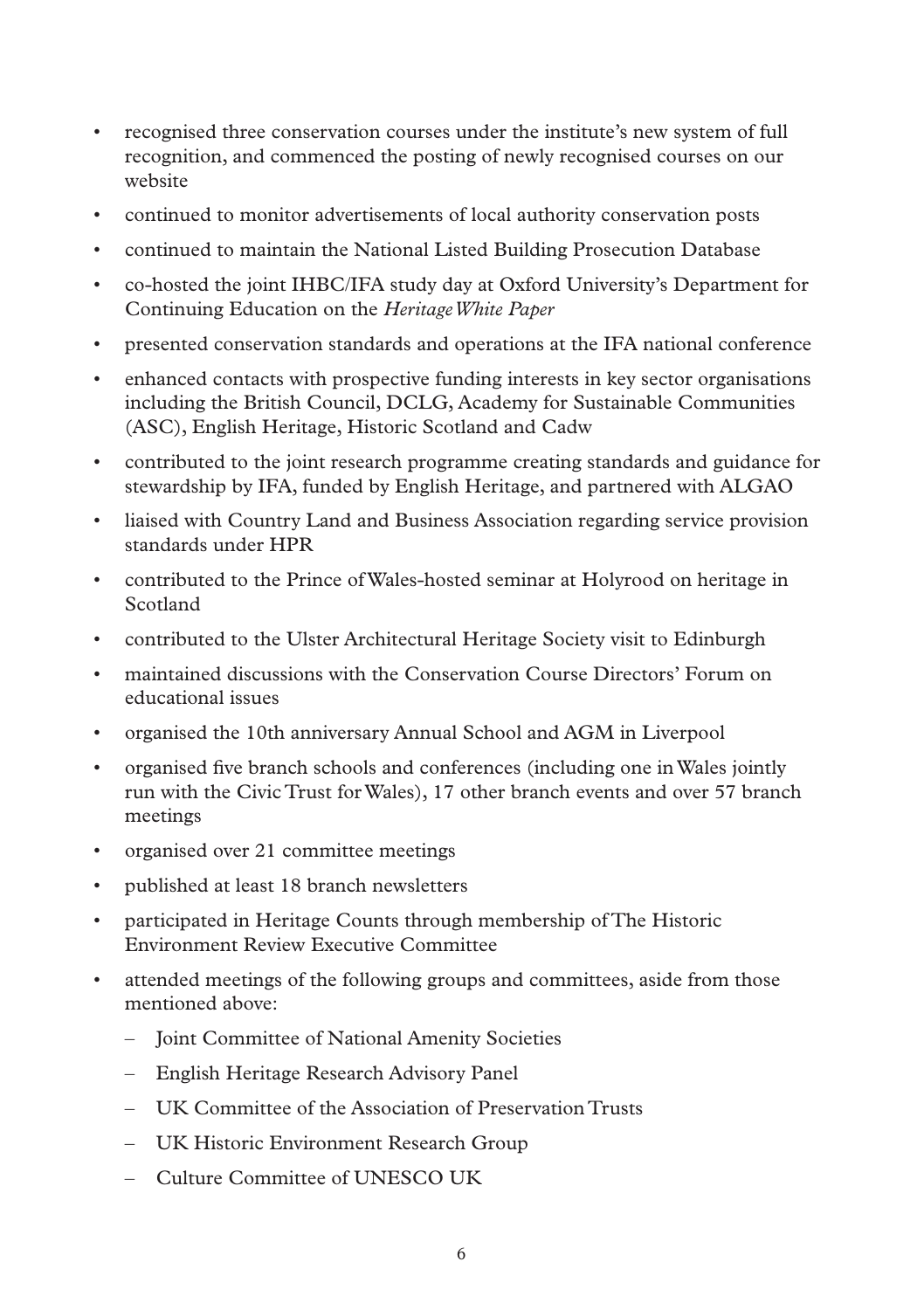- Heritage Link (including sub-committees)
- Maintain our Heritage
- various meetings on strategic issues in Scotland hosted by the historic environment ministerial advisory body there, HEACS
- DCMS Heritage Protection Legislation Review
- Historic Environment Review Executive Committee
- RTPI Urban Design Network Steering Group
- National Planning Forum
- – Accreditation Framework for Architectural Conservation (the 'Edinburgh Group')
- Built and Movable Heritage Group Wales
- Culture Committee of UNESCO
- Welsh Religious Buildings Trust
- Built Environment Forum Scotland
- Built Environment Forum Northern Ireland
- Follies Trust Northern Ireland
- Ulster Architectural Heritage Society
- Heritage of the recent past symposium
- Agencies co-ordinating group
- UK Historic Environment Research Group
- attended other meetings of or with:
	- $-$  CABE
	- $-$  COTAC
	- LGA Heritage Advisors
	- Archaeology Training Forum
	- Supervisory Board of the AABC
	- English Stone Forum
	- Northern Ireland Department of Environment Planning Service
	- Cross Party Group for Architecture and the Built Environment, in the Scottish Parliament
	- The British Council
	- Academy for Sustainable Communities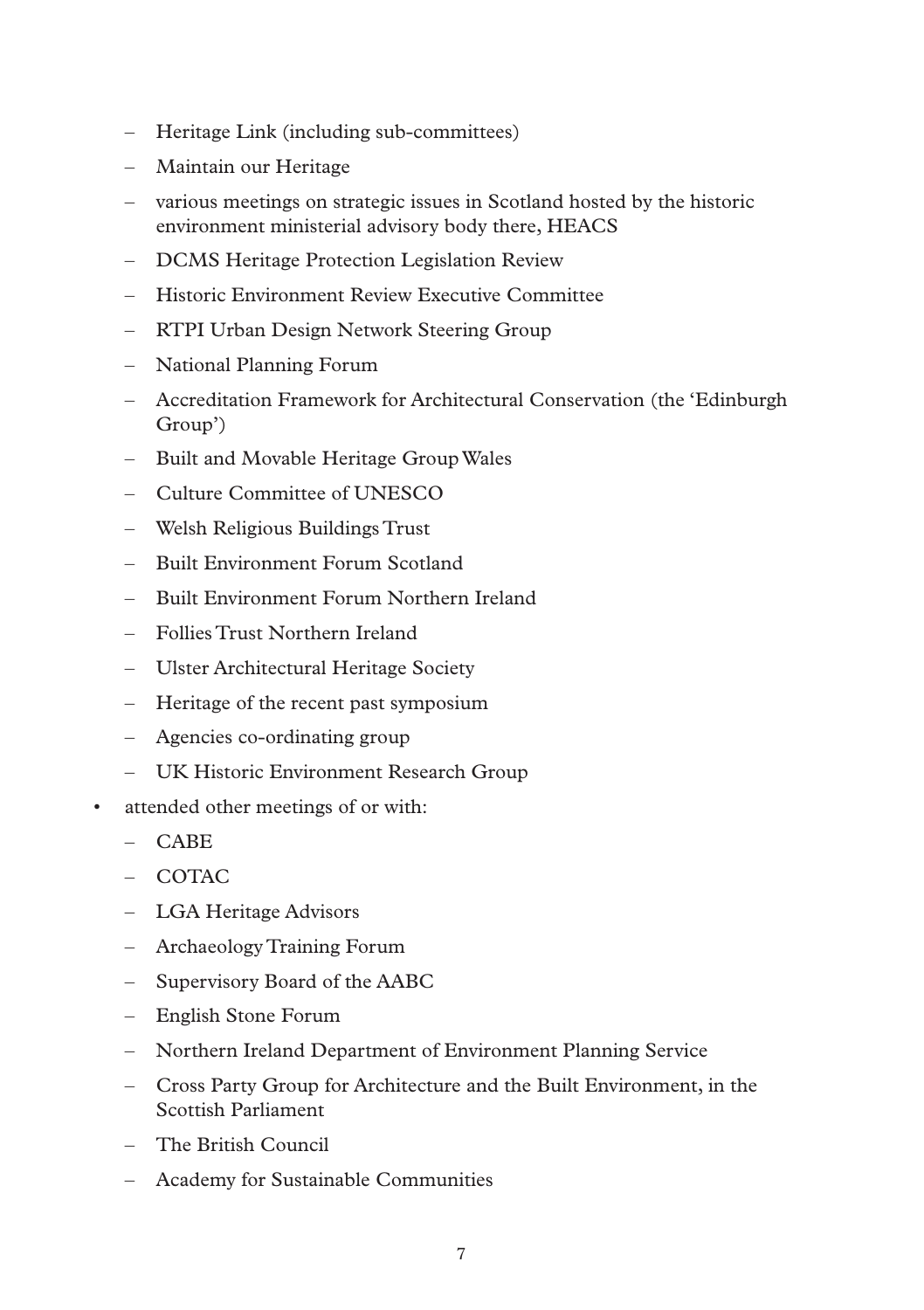- Local Government Association
- English Partnerships
- contributed formally to the following consultations, among others:
	- *Planning Delivery Grant 2007/08: Proposed Allocations Criteria.* DCLG consultation
	- *Planning Policy Statement: Planning and Climate Change Supplement to Planning Policy Statement 1.* DCLG consultation
	- *Building a Greener Future: towards zero carbon development.* DCLG consultation
	- *Conservation Principles for the Sustainable Management of the Historic Environment.* EH consultation
	- *Heritage Protection for the 21st Century White Paper. Response made jointly with the Royal Town Planning Institute (RTPI) the Royal Institution of Chartered Surveyors (RICS).* DCMS & Welsh Assembly Government consultation
	- *Rural Development Programme for England 2007–2013.* Defra consultation
	- *Permitted Development Rights for Householder Microgeneration.* DCLG consultation
	- *Improving the Appeal Process in the Planning System.* DCLG consultation
	- *Changes to Permitted Development.* DCLG consultation
	- *Planning Fees in England Proposals for Change.* DCLG consultation
	- *Planning Performance Agreements: A New Way to Manage Large-Scale Major Planning Applications.* DCLG consultation
	- *Planning White Paper.* DCLG consultation
	- *Delivering housing and regeneration: Communities England and the future of social housing legislation.* DCLG consultation
	- *The future of the IFA.* Institute of Field Archaeologists consultation
	- *Modernising Empty Property Relief.* DCLG consultation
	- *Existing Housing Stock and Climate Change.* DCLG consultation
- attended meetings (in England) of the various regional historic environment forums as well as CABE-sponsored design panels
- and, not least, welcomed another 104 new members to the institute.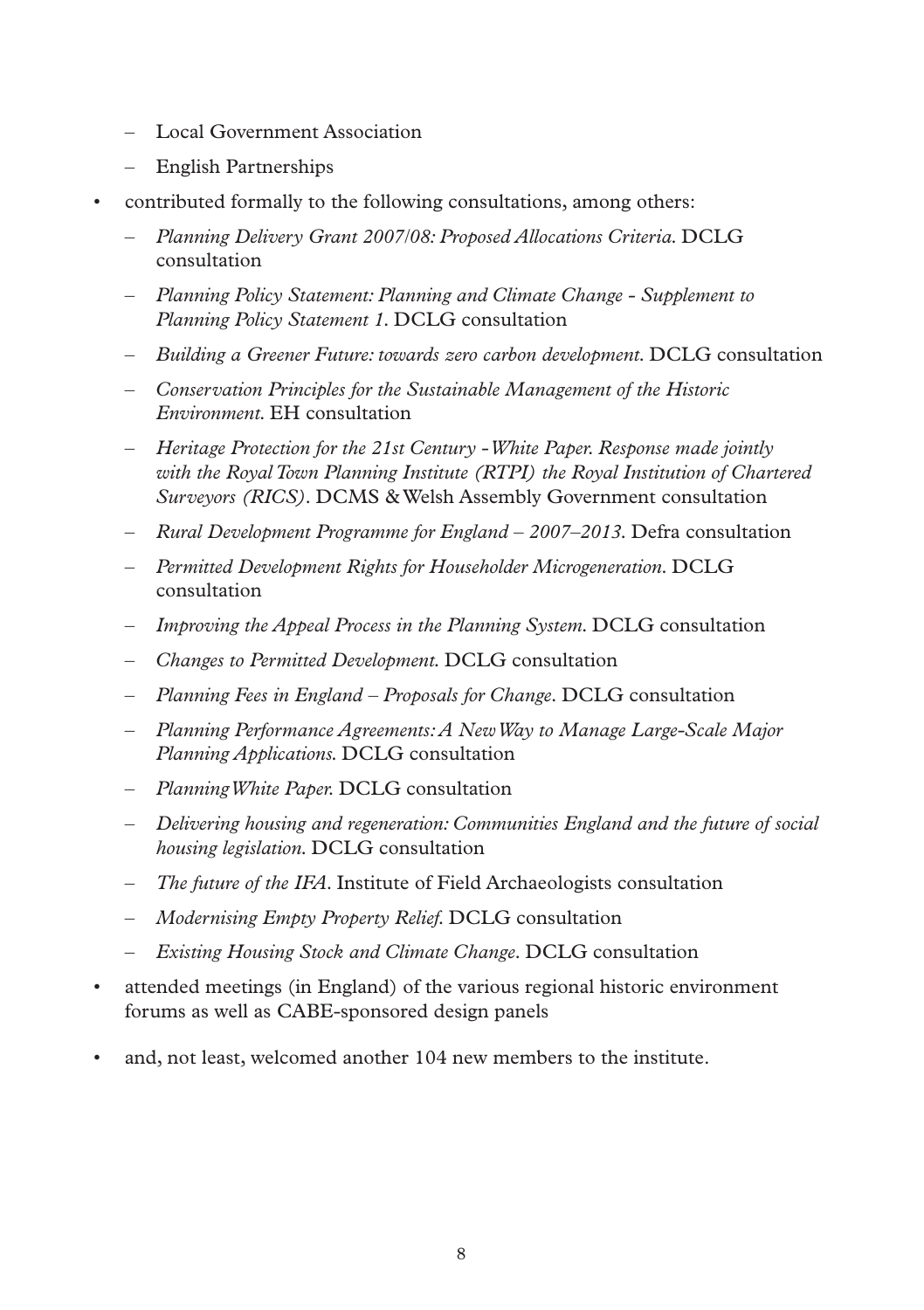# **ACCOUNTS for the year ended 30 september 2007**

# **STATEMENT OF FINANCIAL ACTIVITIES (including income and expenditure account) FOR THE YEAR ENDED 30 SEPTEMBER 2007**

|                                               | 2007     | 2006    |
|-----------------------------------------------|----------|---------|
|                                               | £.       | £       |
| Incoming resources                            |          |         |
| Incoming resources from generated funds       |          |         |
| Activities for generating funds               | 160,246  | 159,462 |
| Investment income                             | 8,456    | 6,009   |
| Incoming resources from charitable activities | 80,105   | 31,482  |
| Total incoming resources                      | 248,807  | 196,953 |
| <b>Resources expended</b>                     |          |         |
| Cost of generating funds                      |          |         |
| Publicity                                     | 2,551    | 2,957   |
| Charitable expenditure                        |          |         |
| Charitable activities                         | 101,373  | 84,232  |
| Management and administration                 | 162,523  | 104,807 |
| Total resources expended                      | 266,447  | 191,996 |
|                                               |          |         |
| Net income (expenditure) for the year         | (17,640) | 4,957   |
| Balances brought forward at 1 October 2006    | 233,242  | 228,285 |
| Balances carried forward at 30 September 2007 | 215,602  | 233,242 |

*All activities derive from continuing operations.*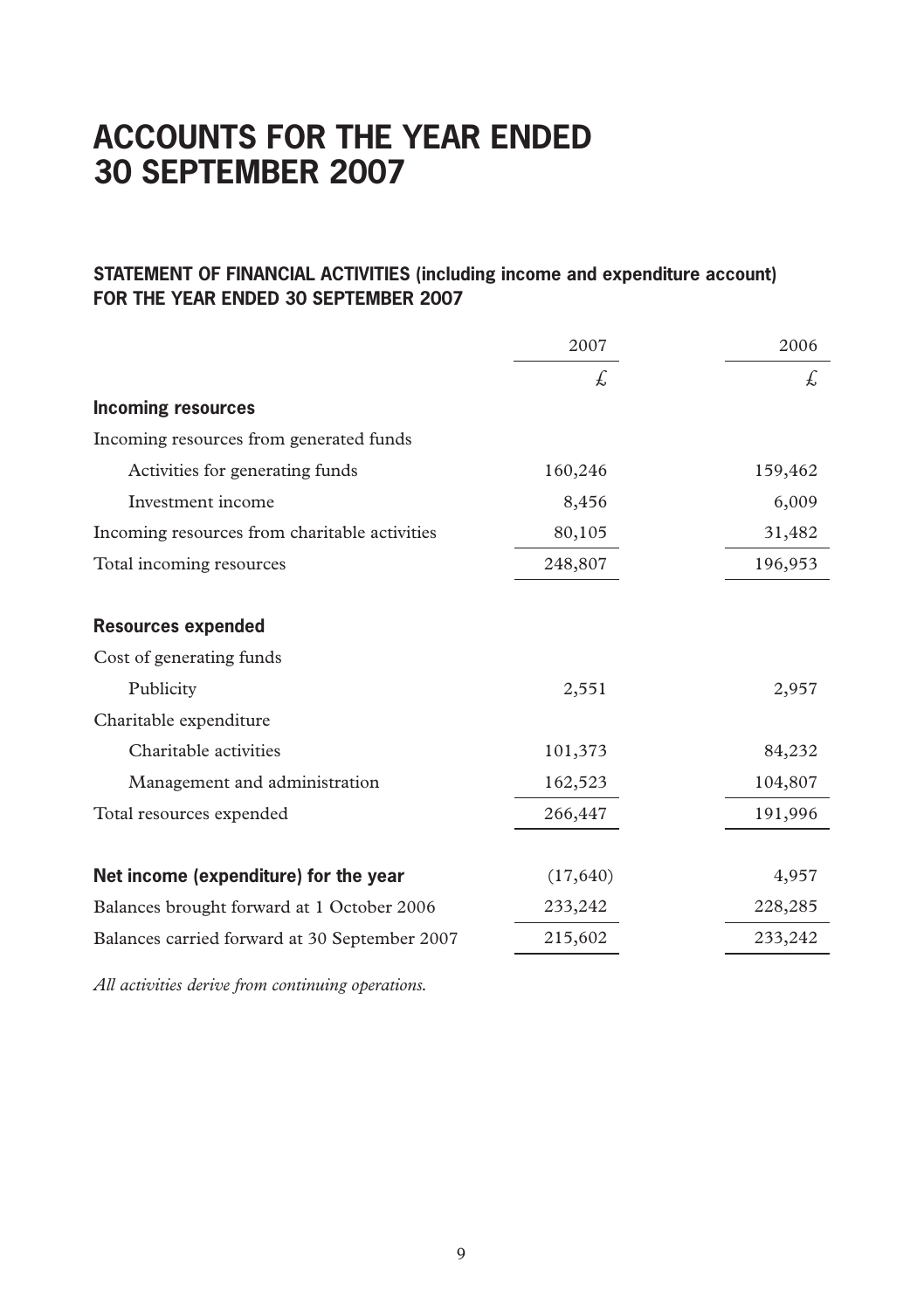#### **BALANCE SHEET AT 30 SEPTEMBER 2007**

|                                                   |           | 2007    |           | 2006    |
|---------------------------------------------------|-----------|---------|-----------|---------|
|                                                   |           | £,      |           | £.      |
| Fixed assets                                      |           |         |           |         |
| Tangible assets                                   |           | 3,997   |           | 2,771   |
| Current assets                                    |           |         |           |         |
| Cash at bank                                      | 232,742   |         | 241,062   |         |
| Debtors                                           | 11,058    |         | 13,440    |         |
|                                                   | 243,800   |         | 254,502   |         |
| Creditors: amounts falling<br>due within one year | (32, 195) |         | (24, 031) |         |
| Net current assets                                |           | 211,605 |           | 230,471 |
| Total net assets                                  |           | 215,602 |           | 233,242 |
|                                                   |           |         |           |         |
| Funds                                             |           | 215,602 |           | 233,242 |

These summarised accounts are an extract from the statutory annual report and accounts for the financial year ended 30 September 2007 which have been subject to an audit exemption report issued by Larking Gowen, chartered accountants, who gave an unqualified audit exemption report on 14 May 2008.

Larking Gowen have confirmed to the board that the summarised accounts are consistent with the annual report and accounts for the year ended 30 September 2007.

The accounts and council report were approved by the board on 12 May 2008 and signed on their behalf by Dave Chetwyn and Michael Knights on 13 May 2008. The annual report and accounts have been submitted to the Charity Commission and the Registrar of Companies.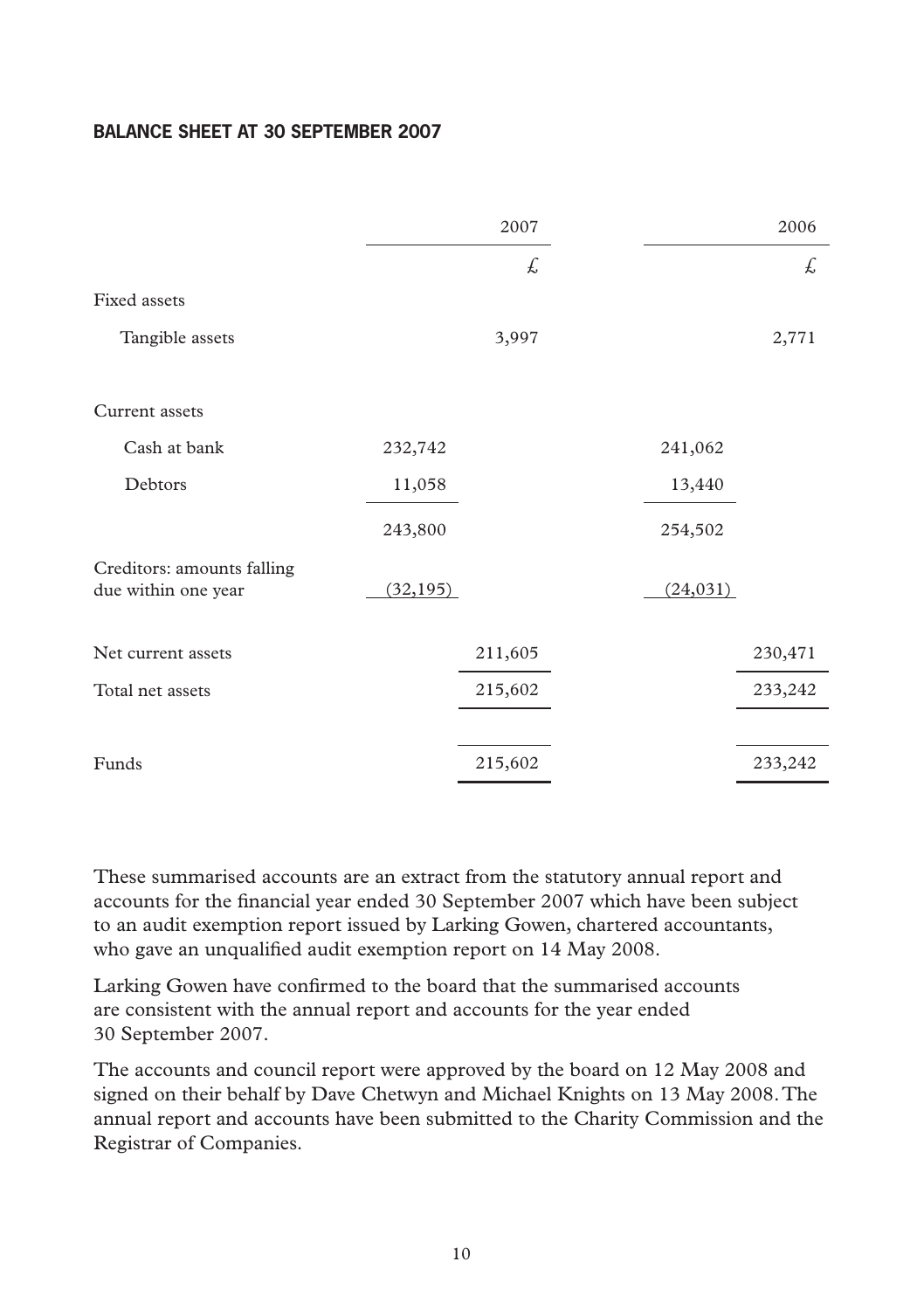These summarised accounts may not contain sufficient information to gain a complete understanding of the financial affairs of the charity. The full annual accounts, the council's report and the audit exemption report on those accounts may be obtained from Lydia Porter at the IHBC Business Office, admin@ihbc.org.uk.

Signed on behalf of the board on 22 May 2008

D. Cloy

Dave Chetwyn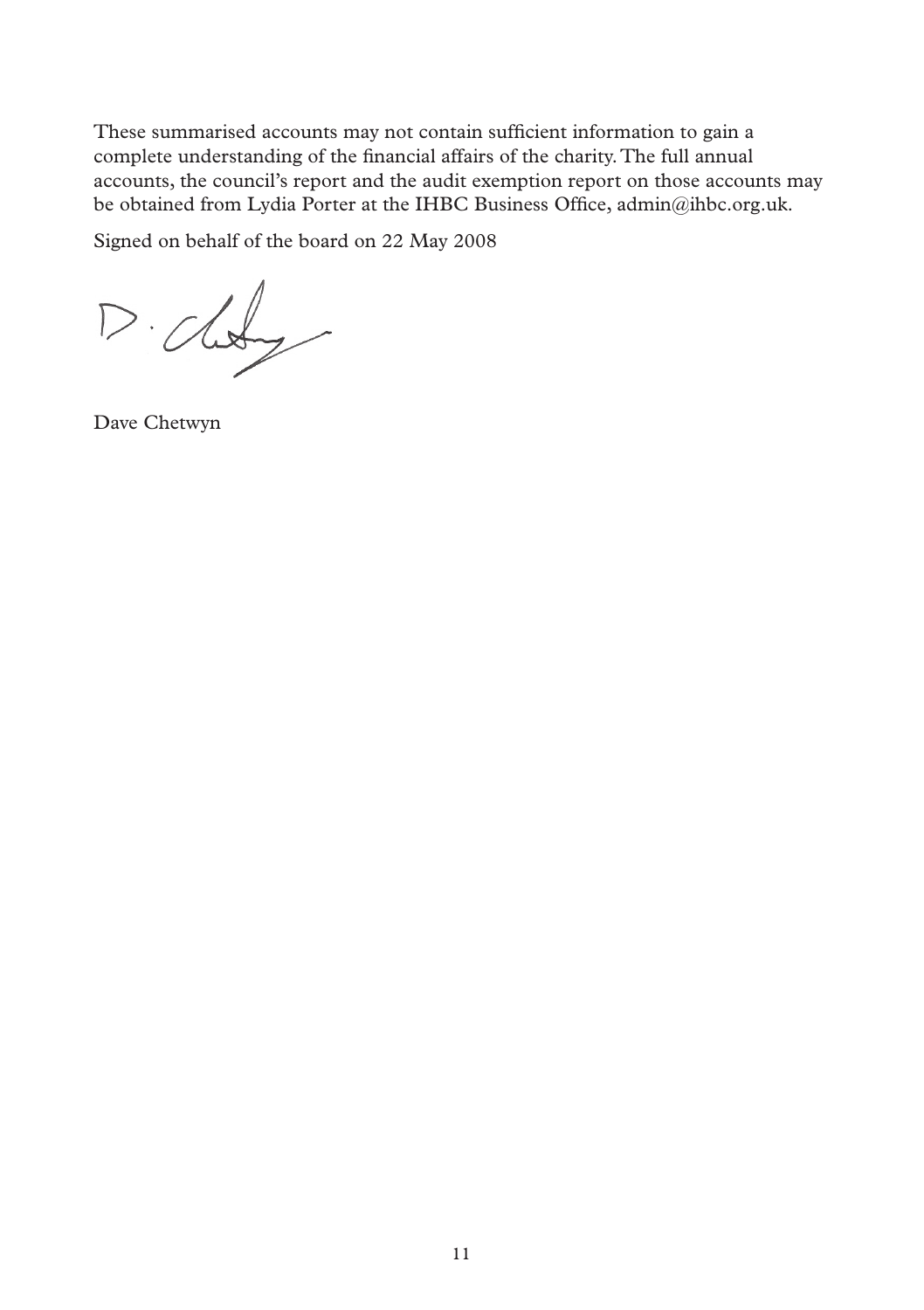# **ELECTION OF OFFICERS AND NOMINATION OF BRANCH REPRESENTATIVES**

# **ELECTION OF OFFICERS**

The following nominations have been received at the registered office of the Institute of Historic Building Conservation:

**Chair** Dave Chetwyn standing for re-election **Vice chair** Sheila Stones standing for re-election **Treasurer** Michael Knights standing for re-election **Education secretary** John Preston standing for re-election **Policy secretary** Mike Brown standing for election **Membership secretary** Jo Evans standing for election **Communications & outreach secretary** vacant **Council member** Richard Morrice standing for re-appointment as Secretary and Company Secretary

# **NOMINATION OF BRANCH REPRESENTATIVES**

The following members have been nominated by their branches as representatives on council. The meeting needs to confirm their nomination:

# **Scotland** Charles Strang **Northern Ireland**  Sharon Brown **Wales**  Nathan Blanchard **North**  Geoff Underwood **North West**  Kate Borland **Yorkshire**  Keith Knight **East Midlands**  Roy Lewis **West Midlands** Charles Shapcott **South West**  Ian Lund **South**  Julia Foster **South East**  David Kincaid **East Anglia**  Pippa Colchester **London**  David McDonald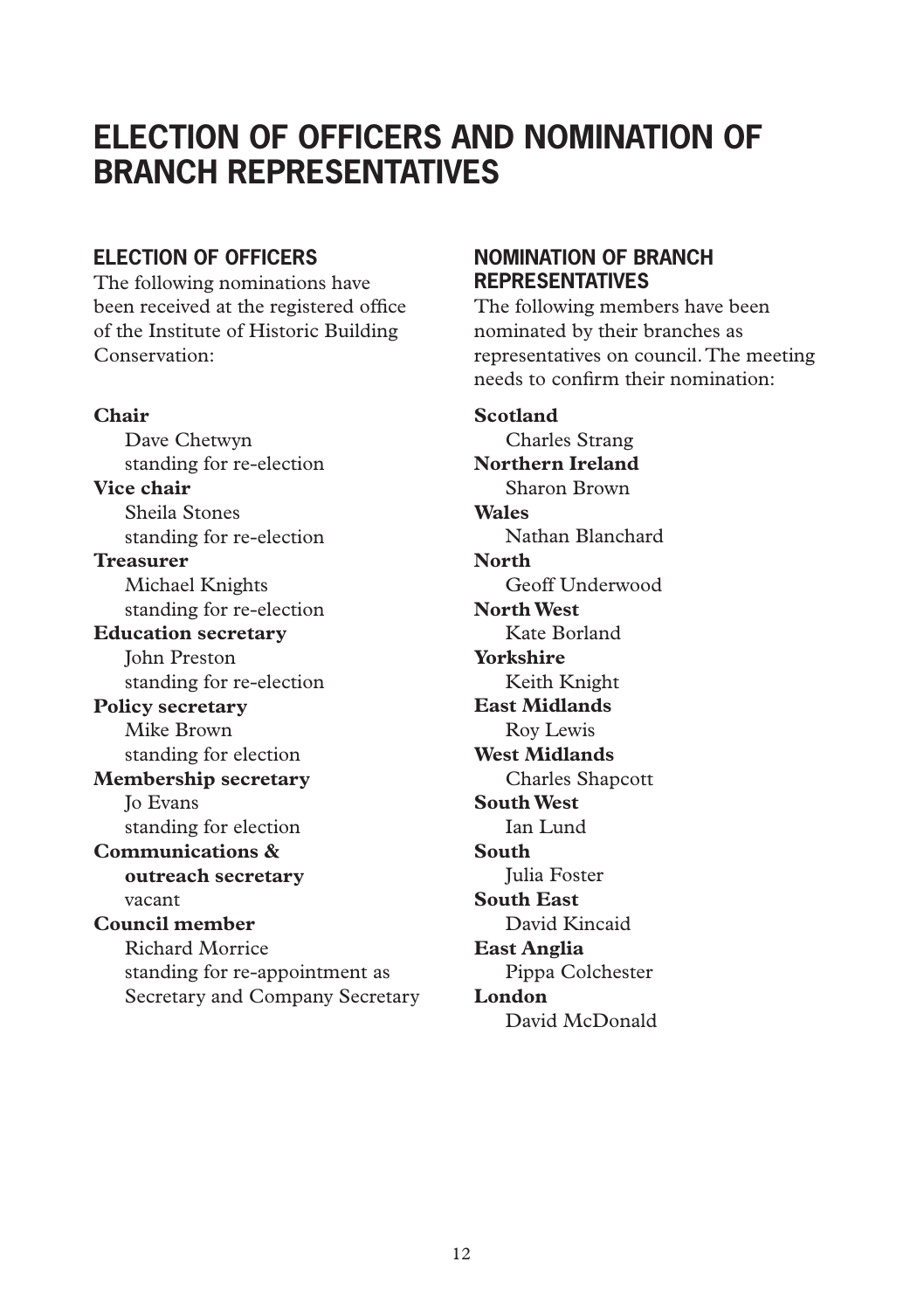# **MOTIONS TO THE AGM**

Motions to the Annual General Meeting shall be made in writing to the secretary in the names of a proposer and seconder, both to be full members, at least 21 full days prior to the AGM. Urgent motions from the floor may only be accepted at the discretion of the chair.

Full details of the institute's AGM procedures are contained within Section 5 of the Articles of Association of the Institute of Historic Building Conservation (see under Business Papers on the IHBC website).

At the time of printing these papers no motions had been received at the institute's offices.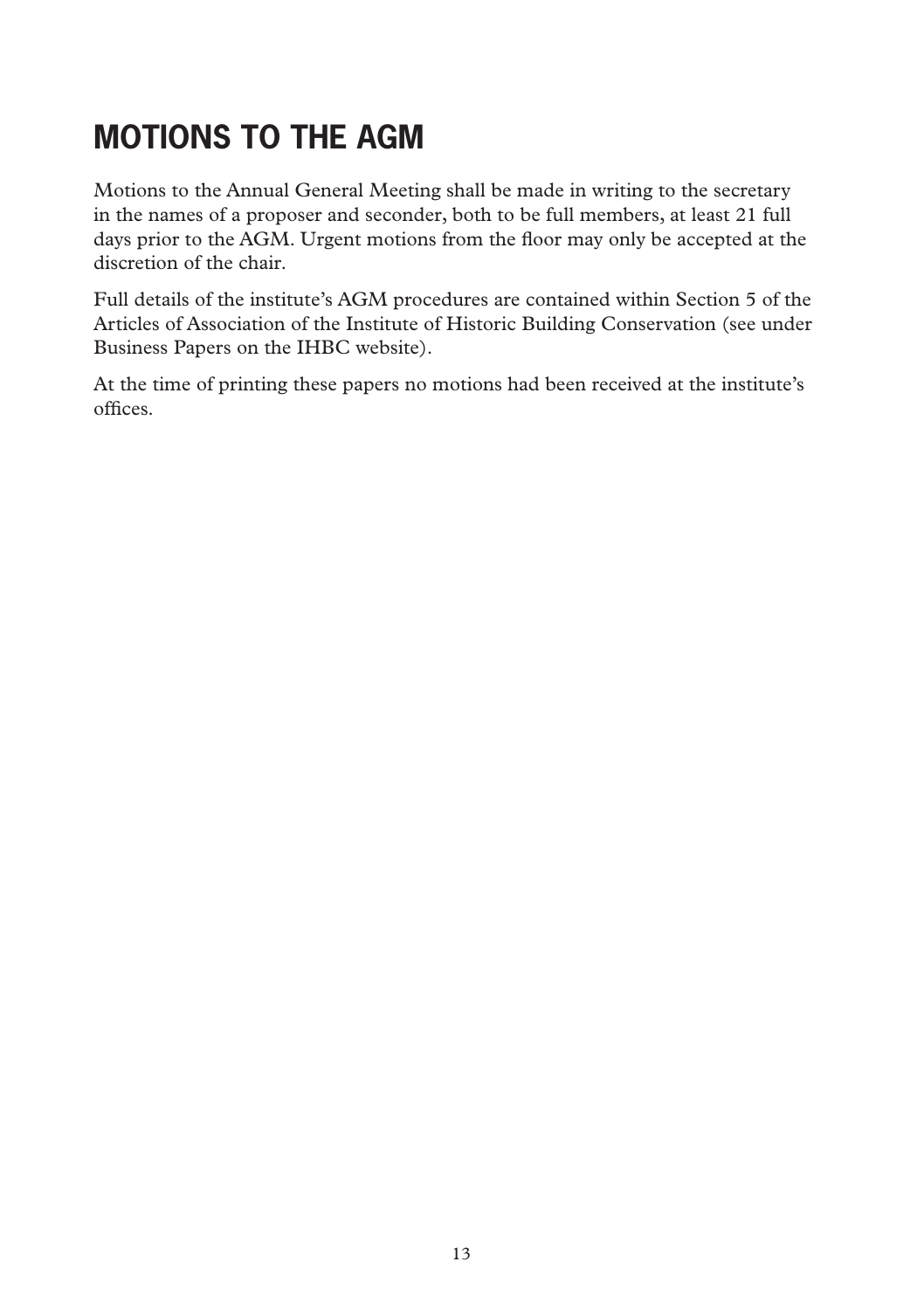# **Minutes of the Annual General Meeting of the Institute of Historic Building Conservation 2007**

**Britannia Adelphi Hotel, Ranelagh Place, Liverpool Friday, 15 June 2007 Chair: David Lovie, IHBC president**

### **Present**

| Jacob Amuli           | Jon Finney            | <b>Richard Morrice</b> |
|-----------------------|-----------------------|------------------------|
| Martin Andrew         | Mike Fraser           | Fiona Newton           |
| Graham Arnold         | John Gerrard          | Seán O'Reilly          |
| <b>Steven Beckett</b> | <b>Edith Gollnast</b> | Chloe Oswald           |
| Philip Belchere       | Neil Grieve           | Keith Parsons          |
| David Blackburn       | Paul Hartley          | Lydia Porter           |
| Nathan Blanchard      | David Hayes           | John Preston           |
| Eddie Booth           | Mike Hein-Hartmann    | Andrew Richards        |
| Wayde Brown           | John Hinchcliffe      | David Scott            |
| Sharon Brown          | Peter Hoey            | Ian Serjeant           |
| Mike Brown            | Elaine Hogg           | Julia Smith            |
| Paul Butler           | Jane Jackson          | Richard Spooner        |
| James Caird           | Sandra Jones          | Sheila Stones          |
| Dave Chetwyn          | Lynda Jubb            | Adam Swan              |
| <b>Jason Clemons</b>  | Geoff Kavanagh        | Alan Taylor            |
| Richenda Codling      | David Kincaid         | Richard Taylor         |
| Alyson Cooper         | <b>Bob Kindred</b>    | Jonathan Taylor        |
| Jane Corfield         | Noel Knight           | Andrew Tegg            |
| Peter De Figueiredo   | David Lovie           | Robert Walker          |
| Devon DeCelles        | Glynn Marsden         | Katherine Wilkins      |
| <b>Io Evans</b>       | Liz Marten            | John Yates             |
| Alexandra Fairclough  | Wendy Morgan          |                        |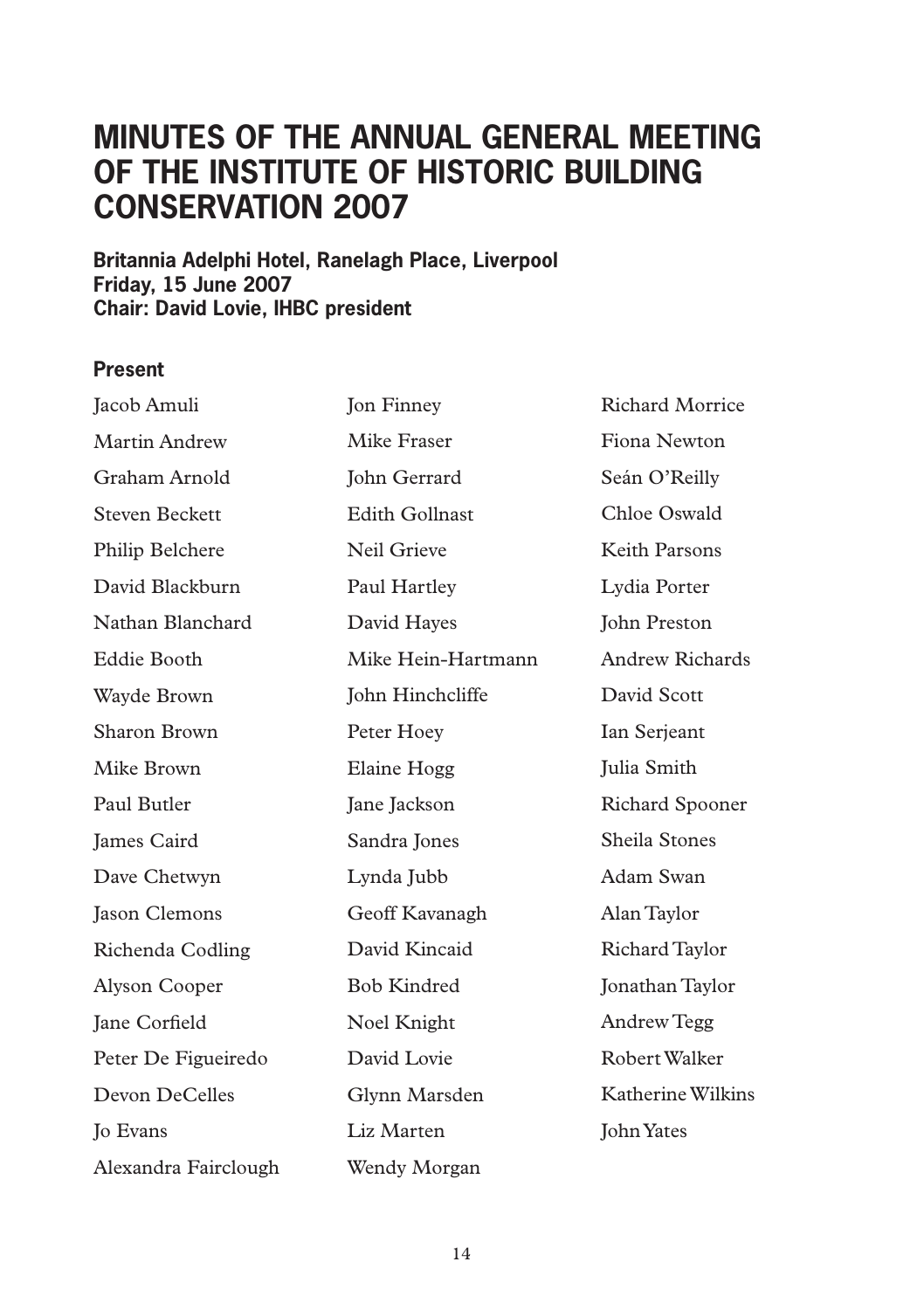# **1 Apologies for absence**

| Kate Baxter-Hunter    | Ian Lund                   |
|-----------------------|----------------------------|
| Chezel Bird           | Greg Luton                 |
| Stephen Bradwell      | Jonathan Mackechnie-Jarvis |
| Graham Cadman         | Lawrence Manogue           |
| Chris Collinson       | Debbie Mays                |
| Nigel Crowe           | Robert Parkinson           |
| Kathryn Davies        | Geoffrey Pink              |
| Richard Eckersley     | Colin Richards             |
| Harvey Faulkner-Aston | Carole Ryan                |
| John Fidler           | <b>Bob Scriven</b>         |
| Rik Fox               | Chris Smith                |
| Philip Godwin         | Charles Strang             |
| Barry Joyce           | Neil Sumner                |
| <b>Jill Kerry</b>     | John Townsend              |
| Michael Knights       | Claire Vint                |
| Adam Lathbury         | Sue Whitehouse             |
| Ian Lindsay           |                            |
|                       |                            |

# **2 Minutes of the AGM held on Friday 23 June 2006 and matters arising**

The minutes had been circulated with the council's report and the accounts prior to the AGM. Acceptance of the minutes as an accurate record of the previous AGM was agreed. The president, David Lovie (DL), then signed the minutes.

# **3 Council's report**

Referring to published AGM papers, the chair of council, John Yates (JY), summarised what he described as an extraordinary year. The move from volunteers to paid staff had been consolidated; the institute now employs a director, projects officer, membership services officer and an administrator, and has three consultants; Context editor, IT consultant and most recently a consultations consultant. This was enabling the institute to make better use of those who volunteer; JY thanked them for their commitment.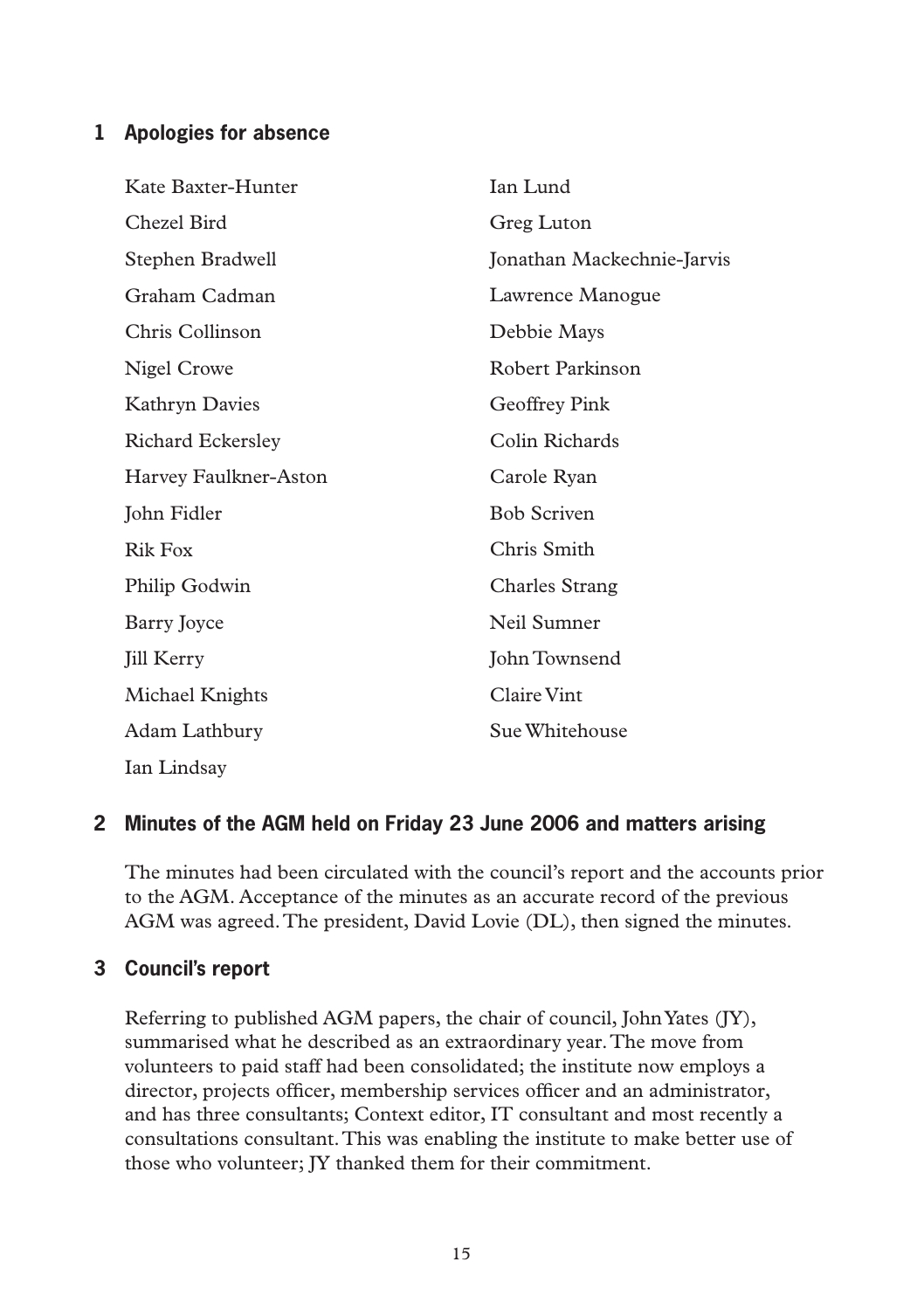JY referred the meeting particularly to the list of activities in the printed papers and said that the institute had been 'punching above its weight'.The list included extensive involvement in drafting the *Heritage White Paper* and the planning white papers that came out that year;  $\dot{f}$ , 30,000 of research funding that had been secured; 13 major consultations that had been responded to and a large number of conferences, branch events and meetings organised. He thanked his council colleagues and all other members who had contributed.

There was a question from the floor regarding the consideration of merger with the IFA (Institute of Field Archaeologists). JY explained that while there were areas of common interest, the overlap was considered insufficient to justify merger. Also the IFA's membership was largely single-discipline whereas the IHBC was multi-disciplinary. A further question was asked if another partner should be sought. The answer from the floor was a resounding no. IY noted that the report on this question was on the website.

The chair thanked JY who was stepping down as council chair for his positive leadership, principles, integrity and wit. The transition from volunteer to paid staff has not been without its challenges.

# **4 Accounts for 2005–2006**

In the absence of the treasurer, Michael Knights, the secretary, Richard Morrice (RM), told the meeting that a summarised version of the accounts had been printed in the AGM papers but the full report was available should anyone wish to see it. The financial situation was a healthy one; this in turn was enabling the institute to provide resources for members. RM explained that the difference between the 2006 and 2005 figure for incoming resources was due to funds previously dealt with off the balance sheet now being brought into central funds. Annual subscription levels had remained unchanged although an increase in line with strategies already agreed at the institute's AGM in 2003, approving increases in line with inflation, would take effect from April 2008. This would effectively increase subscriptions by  $f<sub>i</sub>10$  for the next subscription year followed by inflationary increases after that. Although an increase in subscription need not be brought to an AGM, it was considered courteous to do so.

There was a question from the floor concerning financial involvement in Romania. RM confirmed that this had now ceased.

Under Resolution 1 RM recommended the accounts to the meeting, the approval of which was proposed by Bob Kindred and seconded by Eddie Booth.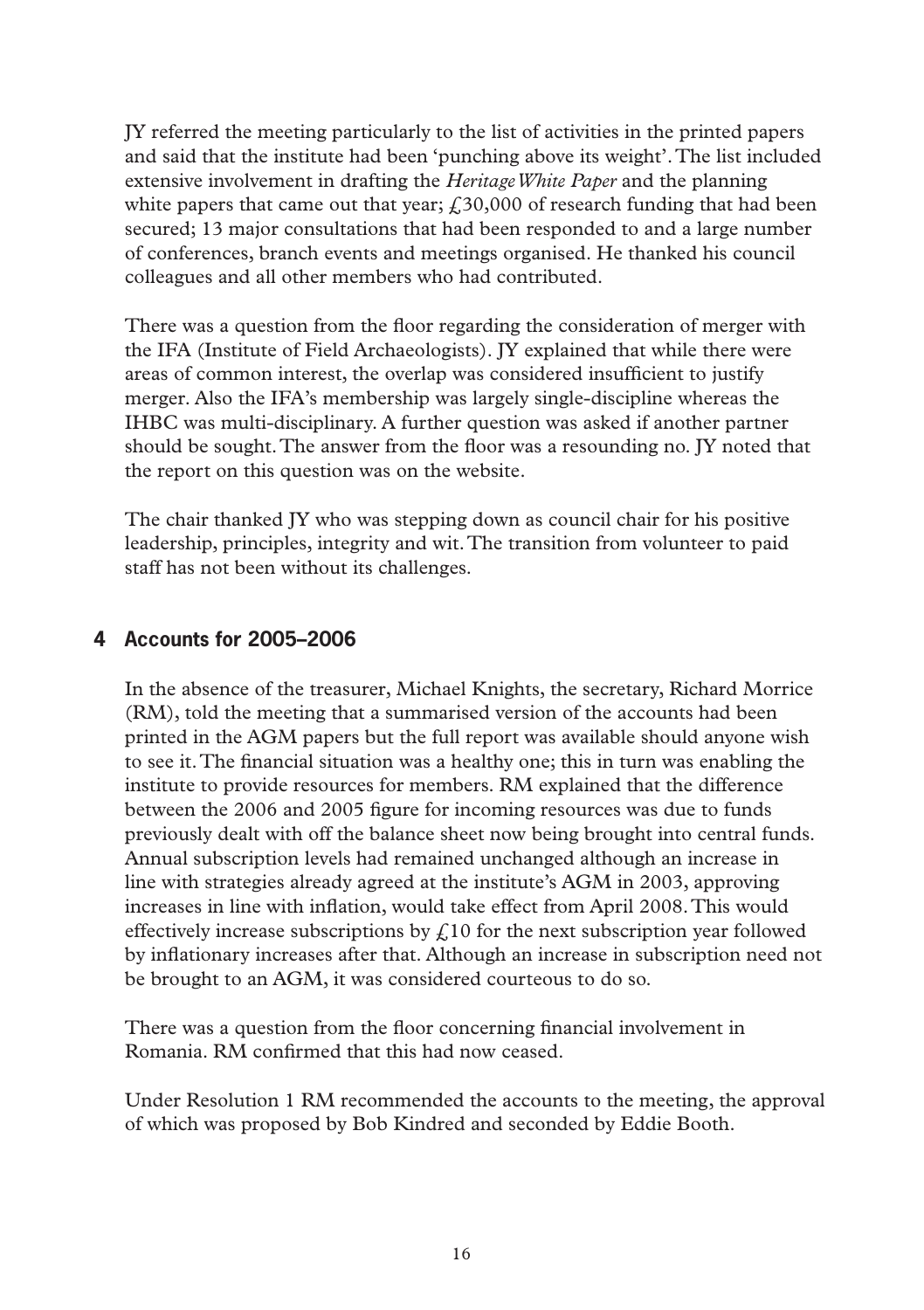Under Resolution 2 RM recommended the appointment of Larking Gowen as accountants, the approval of which was proposed by Julia Smith and seconded by Alan Taylor.

# **5 Motions to the AGM**

There were two motions put to the meeting. The secretary introduced the first, to amend the named officer titles. Effectively the IHBC had taken on the officer titles of the old Association of Conservation Officers but under the new structure of five committees to support council these now needed to be adjusted. An explanation of the structure could be found in the corporate business plan, considered under the following item.

The motion to amend the named officer titles of the Institute of Historic Building Conservation, given in Article 9.4 of the Articles of Association of the institute was proposed by Richard Morrice, seconded by Alexandra Fairclough and agreed by the meeting.

The director introduced the motion to accept the business plan. This document was a framework and guide for council for the development of the institute over the following three years. It included points brought forward by a council 'away-day' in September 2006 and had been circulated for consultation.

The motion to adopt the corporate business plan 2007–2010 as procedural guidance for advancing the development of the IHBC was proposed by Sheila Stones, seconded by Mike Brown and agreed by the meeting.

# **6 Election of officers**

The president drew the meeting's attention to the list of officers for election as printed in the AGM papers. The post of policy secretary was then vacant although it was hoped that someone would come forward shortly. The remaining posts of chair, vice chair, treasurer, education secretary, membership secretary, communications and outreach secretary and secretary to the IHBC were voted for *en bloc*, and were proposed by Nathan Blanchard, seconded by Ian Serjeant and agreed by the meeting.

The nominations of branch representatives were also listed in the AGM papers. The nominations, which were also dealt with *en bloc*, were proposed by Jon Finney, seconded by Julia Smith and agreed by the meeting.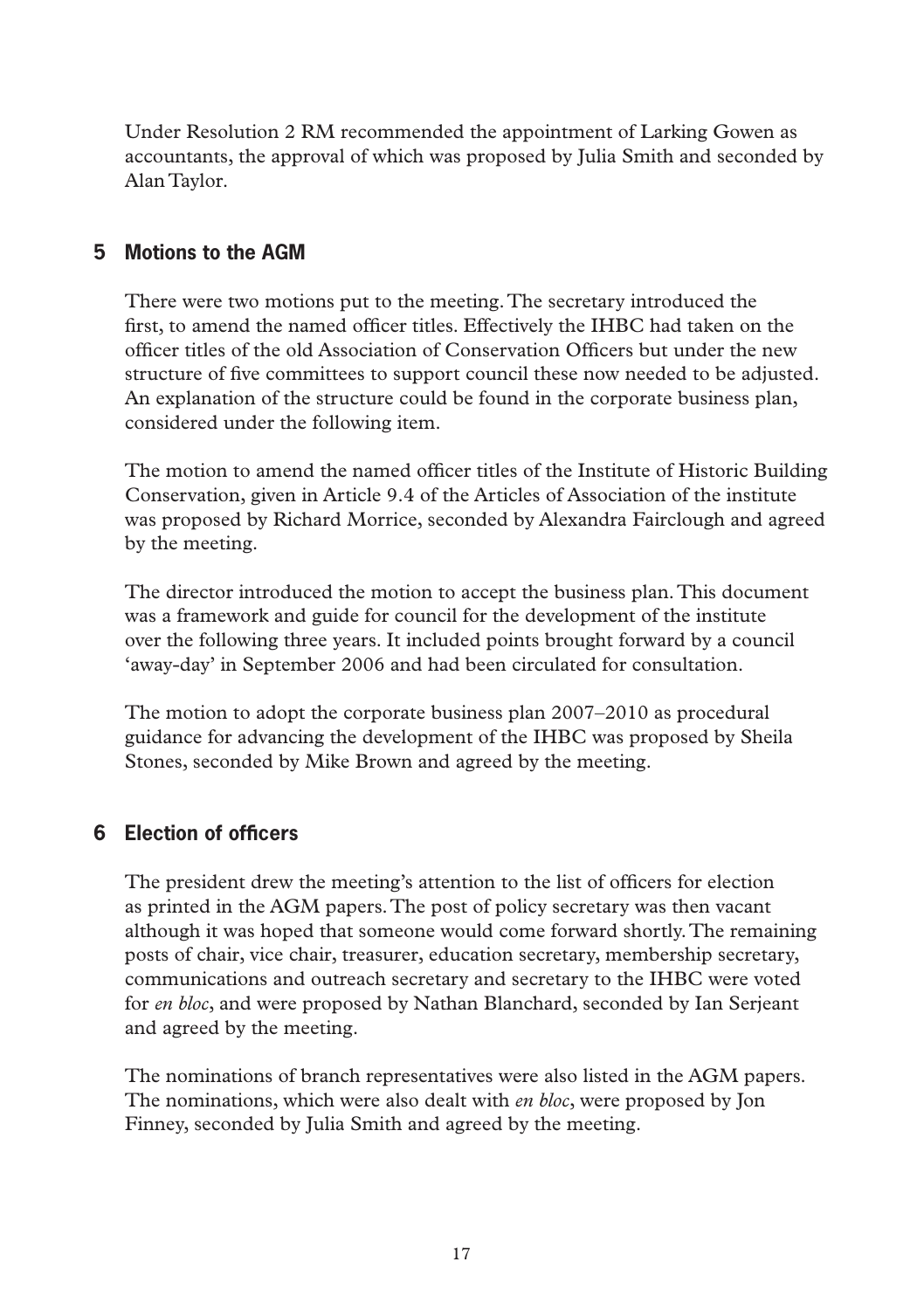# **7 Any other business**

The new chair of council, Dave Chetwyn, thanked JY for steering council during a period of considerable change. Other organisations now had a better awareness and understanding of the institute and what it stood for. He also thanked the organisers of the Annual School saying he had found the day an interesting one.

Dave Chetwyn noted that there were quite a number of government consultations coming up. The *Heritage White Paper* consultation response had been a joint one with the RTPI (Royal Town Planning Institute) and RICS (Royal Institution of Chartered Surveyors). He felt links with these organisations and others were very useful. The then forthcoming change of leadership within the government would bring with it a change of ministers and the possibility that responsibility for heritage might be moved to another government department. The challenge was to show that heritage could be part of solving problems, not part of the problems themselves.

Bob Kindred asked if DL would remain president for a further year. DL said he had offered his services for a further year as he had taken the chair of UDAL on behalf of the institute until March 2008. RM told the meeting that the post of president was appointed by council at its first meeting after the AGM.

The president thanked the conference organisers and sponsors, officers, members of council, and members for attending the meeting which closed at 6pm.